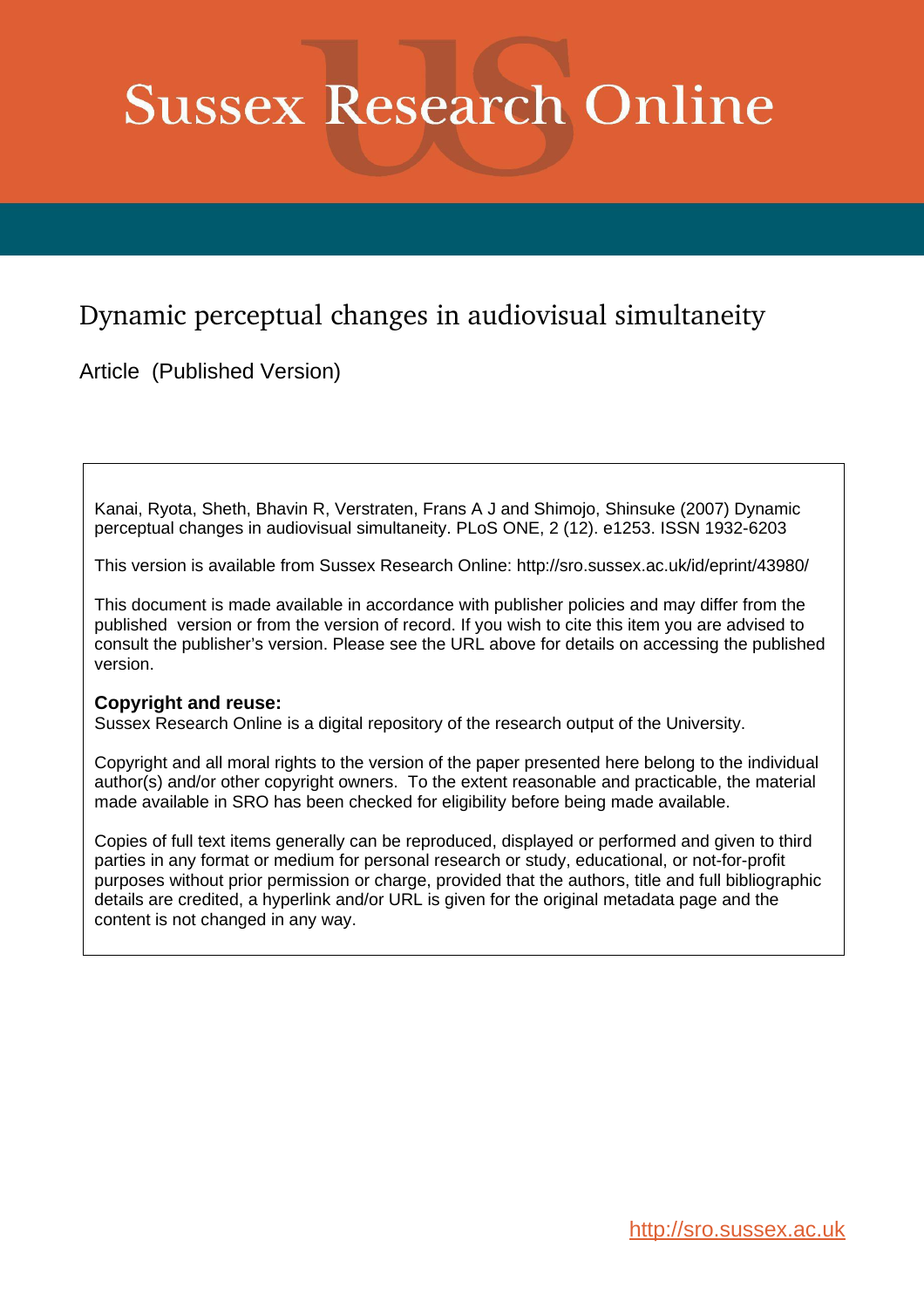# Dynamic Perceptual Changes in Audiovisual **Simultaneity**

Ryota Kanai<sup>1</sup>\*, Bhavin R. Sheth<sup>2,3</sup>, Frans A. J. Verstraten<sup>4</sup>, Shinsuke Shimojo<sup>1</sup>

1Division of Biology, California Institute of Technology, Pasadena, California, United States of America, 2Department of Electrical and Computer Engineering, University of Houston, Houston, Texas, United States of America, 3 Center for NeuroEngineering and Cognitive Sciences, University of Houston, Houston, Texas, United States of America, 4Department of Experimental Psychology, Helmholtz Institute, Universiteit Utrecht, Utrecht, The Netherlands

Background. The timing at which sensory input reaches the level of conscious perception is an intriguing question still awaiting an answer. It is often assumed that both visual and auditory percepts have a modality specific processing delay and their difference determines perceptual temporal offset. Methodology/Principal Findings. Here, we show that the perception of audiovisual simultaneity can change flexibly and fluctuates over a short period of time while subjects observe a constant stimulus. We investigated the mechanisms underlying the spontaneous alternations in this audiovisual illusion and found that attention plays a crucial role. When attention was distracted from the stimulus, the perceptual transitions disappeared. When attention was directed to a visual event, the perceived timing of an auditory event was attracted towards that event. Conclusions/Significance. This multistable display illustrates how flexible perceived timing can be, and at the same time offers a paradigm to dissociate perceptual from stimulus-driven factors in crossmodal feature binding. Our findings suggest that the perception of crossmodal synchrony depends on perceptual binding of audiovisual stimuli as a common event.

Citation: Kanai R, Sheth BR, Verstraten FAJ, Shimojo S (2007) Dynamic Perceptual Changes in Audiovisual Simultaneity. PLoS ONE 2(12): e1253. doi:10.1371/journal.pone.0001253

#### INTRODUCTION

Perception of crossmodal simultaneity is important for our perceptual system, as it indicates which information should be integrated across different sensory modalities [1]. Determining the temporal relationship between auditory and visual events, however, poses a challenge for our brain. The temporal relationship of the neuronal responses directly available does not correspond to the physical relationship. This is because the conduction times, both physical and neural, are different for visual and auditory stimuli. Moreover, in a natural environment, sensory stimuli of multiple sources can occur in close temporal proximity, imposing a correspondence problem in the time domain. Nevertheless, the brain has a remarkable ability to produce fairly good estimates of the actual temporal relationship across different modalities [2]: the brain can compensate for the signal conduction times dependent on the distance from the source audiovisual event [3–6, but see 7], and can constantly calibrate the point of AV synchrony as shown by adaptation to artificial temporal delays [8–11].

In the present study, we investigate how our perceptual system determines temporal correspondences when confronted with ambiguity. We deliberately introduced ambiguity by presenting multiple visual targets for a single auditory click (Figure 1A). The visual targets were disks flashed sequentially at one of eight locations, producing the percept of a disk revolving around fixation. The auditory click was presented at the same point in every cycle (534 ms), as the disk came to a particular location (Figure 1B). This stimulus was essentially identical to the complication clocks in classical psychological studies in which the perceived timing of a discrete auditory or tactile event was compared with respect to the position of a continuously moving visual stimulus [12–15]. However, in our stimuli, the visual events were discrete as opposed to continuous, and observations were made continuously, even after the first perceptual judgment on AV synchrony was made.

Although classical studies claim that sensations of simultaneity between different sensory modalities are less clear compared to sensations of simultaneity within the same modality [16,17], more recent studies have demonstrated the ability to bind auditory clicks to visual events [1,18–20]. In our stimuli too, observers reported that it was easy to identify a perceptually synchronous disk. These perceptually synchronous disks were seen as brighter with a sharper on and offset. Importantly, the disk that is seen as perceptually synchronous does not remain constant across cycles. Typically, observers report that the position at which simultaneity is perceived changes every 5 to10 seconds (i.e., 10–20 cycles).

The existence of multistability in the perception of this stimulus illustrates that the perception of AV synchrony is not fixed to a single point, but can dynamically change. Here, we use this phenomenon to examine the potential impact of attention on AV synchrony. We find an effect of attentional attraction, where perceived AV synchrony is attracted towards a visually attended event, regardless of its actual timing relative to the auditory stimulus. This suggest that the perception of AV synchrony is not determined simply by the perceptual latency for each modality, but is contingent upon the perceptual binding of auditory and visual stimuli as originating from a common event.

Academic Editor: Alex Holcombe, University of Sydney, Australia

Received May 22, 2007; Accepted November 7, 2007; Published December 5, 2007

Copyright: © 2007 Kanai et al. This is an open-access article distributed under the terms of the Creative Commons Attribution License, which permits unrestricted use, distribution, and reproduction in any medium, provided the original author and source are credited.

Funding: This work was supported by Della Martin Fellowship (RK), by JST.ERATO (SS) and by NWO Pionier (FV).

Competing Interests: The authors have declared that no competing interests exist.

\* To whom correspondence should be addressed. E-mail: kanair@gmail.com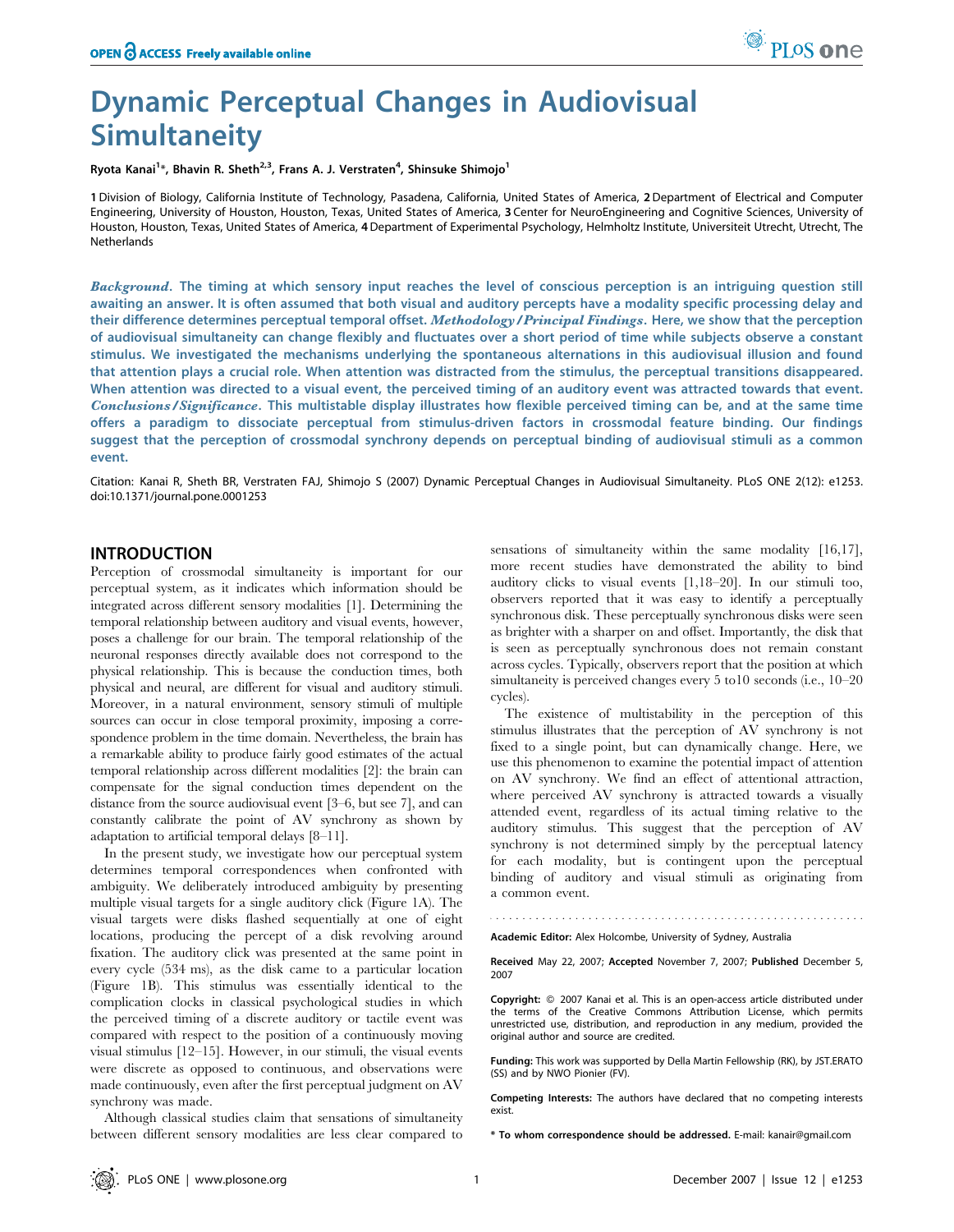

Figure 1. Multistability in AV temporal matching. A. Multiple visual flashes are presented in close temporal proximity to produce ambiguity in AV temporal matching. Many cycles were repeated continuously. B. A typical trial was illustrated. The visual flashes were presented at one of eight locations equidistant from fixation, producing the percept of a moving disk. One cycle lasted 534 ms. On a single trial, 60 identical cycles were repeated. C. The report of a representative trial is plotted as a function of stimulus cycles. doi:10.1371/journal.pone.0001253.g001

## RESULTS

#### Multistability in perceived AV synchrony

To characterize the basic transition pattern, we measured responses from ten observers while they continuously indicated the perceptually synchronous disk by holding down a corresponding key. On each trial, 60 consecutive cycles  $(\sim 32 \text{ s})$  were repeated, and each observer completed 32 trials.

The results show that the initial perceived location of AV synchrony was biased towards a location in the disk sequence that occurred earlier than the physically synchronous location (Figure 2A). This is consistent with a number of studies showing that an auditory event is generally perceived earlier than a simultaneous visual event [4, 22–25, but see 26, 27].

However, the position of perceived AV synchrony did change over time: As the stimulus cycles repeated, the perceived location of AV synchrony started shifting to other positions. The grand mean across all the observers and trials revealed a general tendency for the perceived AV synchrony to drift forward from the initial position, which is earlier than the position of physical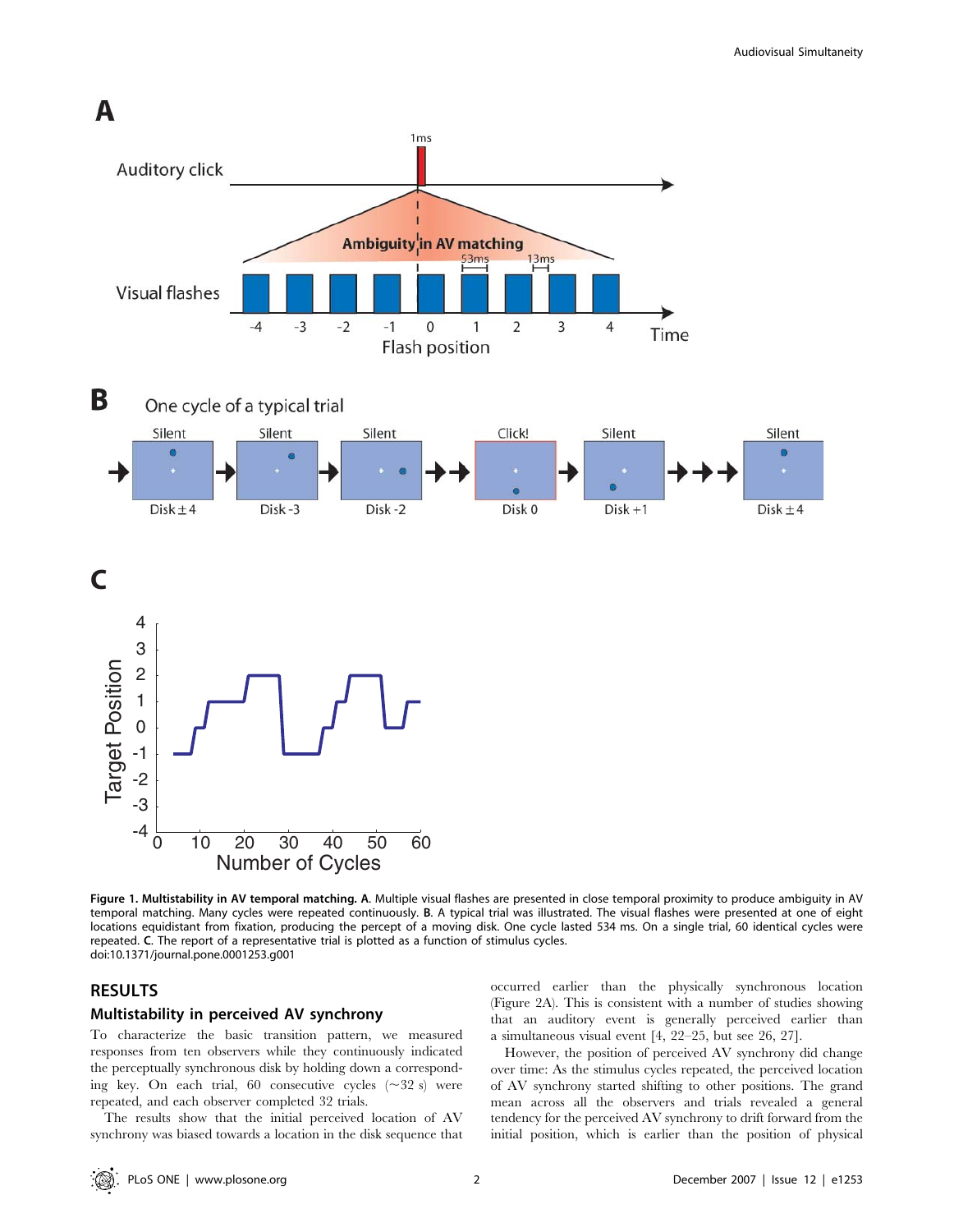

Figure 2. The basic characteristics of perceptual transitions in AV synchrony. A. The mean AV synchrony relative to the veridical position (n = 10). Positive values indicate forward shifts of perceived audiovisual synchrony. The gray zone represents one standard error of the mean. The data are plotted from the third cycle onwards as there was no response in earlier cycles due to response latency. B. Probability that a transition occurs in the forward (step size: +1, +2, or +3), backward (step size:  $-1$ ,  $-2$ , or  $-3$ ) or to the 180<sup>°</sup> opposite position ( $\pm$ 4), which is directionally uncategorizable either as forward or backward, as a function of cycle number is shown. The black line is the probability sum of all transitions. The smooth curves are obtained by convolving the point (event) data with a Gaussian kernel (*s*= 2 cycles). C. The mean dwell time is plotted as a function of disk position. The error bars indicate one s.e.m.  $(n = 10)$ . doi:10.1371/journal.pone.0001253.g002

synchrony. The dominance of the forward shift can be seen in Figure 2B: transitions occurred more frequently along the motion direction, especially for the early cycles of each trial.

The mean duration of each percept before the next transition is plotted as a function of the temporal position relative to the synchronous disk in Figure 2C. Not surprisingly, the percept dwelled longer at the near-veridical positions (over 8 s at disk positions  $-1$  and 0), and the stability decreased for temporally more distant positions.

The analyses above suggest that some systematic trends are present in the perceptual switches. To fully characterize the transition pattern, we constructed a transition probability matrix from the data (Figure 3A). This representation of the data helps us to identify the dependency of the next position of perceived AV synchrony on the previous position. As can be seen in the probability distribution marginalized over current positions (Figure 3C), transitions were made most frequently to the near-veridical positions.

Realigning the matrix with respect to the current state (Figure 3B), it can be seen that the most frequent transitions were typically one-step forward from the current position (Figure 3D). This directionality is due to the bias in the forward transitions during the early cycles (see Figure 2A and Figure 2B). These two trends, that is, transitions towards the near-veridical positions, and forward transitions with respect to the current position signify, respectively, constraints on the flexibility of perception by bottomup sensory signals and the contribution of current perceptual or attentional states.

#### Sensory adaptation

What is the driving mechanism underlying the forward transition? The first possibility that may occur to one's mind is that the initial judgment is inaccurate because the task is too difficult and the sensory signals are too noisy, and repeated observations made the judgments more and more accurate over time. This is possible, but unlikely, because it cannot explain the initial bias and the systematic drift towards the more veridical range: that is, the observed shift was more systematic than just from a less accurate to a more accurate judgment.

A more plausible mechanism is sensory adaptation. Inspection of Figure 2A shows that most forward transitions occurred in the initially 20 cycles  $(\sim 10 \text{ s})$  and then leveled off. The gradual leveling off is consistent with the general concept of adaptation.

Possible effects of unimodal adaptation to either the visual or the auditory stimuli are illustrated in Figure 4A. If adaptation to the auditory click systematically delays the perceived timing of the auditory click, forward shifts would be observed by presenting the auditory click alone without the visual stimuli (Figure 4A, second row). Delays in processing the visual flash due to visual adaptation, however, would result in backward transitions (Figure 4A, third row)–an effect opposite to what was observed in the first experiment. Thus, a simple form of visual adaptation does not seem to account for the forward shift. Though unlikely, the hypothetical facilitation of visual processing speed by continuous exposures to the visual flashes could also result in a forward shift (Figure 4A, bottom row).

To examine these possibilities, we presented trials of 20 stimulus-cycles in which either the visual or auditory component was omitted for the middle 10 trials (Figure 4B). Compared to control trials in which both components were present throughout, these experimental trials had reduced levels of either visual or auditory adaptation leading into the final five stimulus cycles. The observer  $(n = 8)$  reported the position of AV synchrony only for the initial and the final cycle. The auditory adaptation hypothesis predicts that even in the reduced visual adaptation condition, continuous presentation of the auditory click during the middle cycles should produce the forward shift. On the other hand, if exposure to visual flashes is important for forward transitions, visual stimulation in the reduced auditory adaptation condition should still produce a forward shift.

The results are shown in Figure 4C. As expected, a clear forward transition was observed in the control condition (shift amount,  $1.22 \pm 0.24$  disk positions; paired t-test,  $t(7) = 5.19$ ,  $p<0.01$ ). However, forward transitions were hardly observed in conditions where either the visual or the auditory stimulus was turned off during the middle cycles. The transition was not significant in the reduced auditory adaptation condition (shift amount,  $0.13 \pm 0.12$  disk positions; paired t-test,  $t(7) = 1.089$ ,  $p = 0.312$ ). In the reduced visual adaptation condition, the transition was present (shift amount,  $0.25 \pm 0.07$  disk positions; paired t-test,  $t(7) = 3.654$ ,  $p < 0.01$ ), but accounts for only 20% of the forward transition in the control condition (0.25 versus 1.22; paired t-test,  $t(7) = 5.41$ ,  $p < 0.001$ ). These results indicate that when either visual or auditory stimuli were omitted for the intermediate cycles, the late cycles were judged essentially the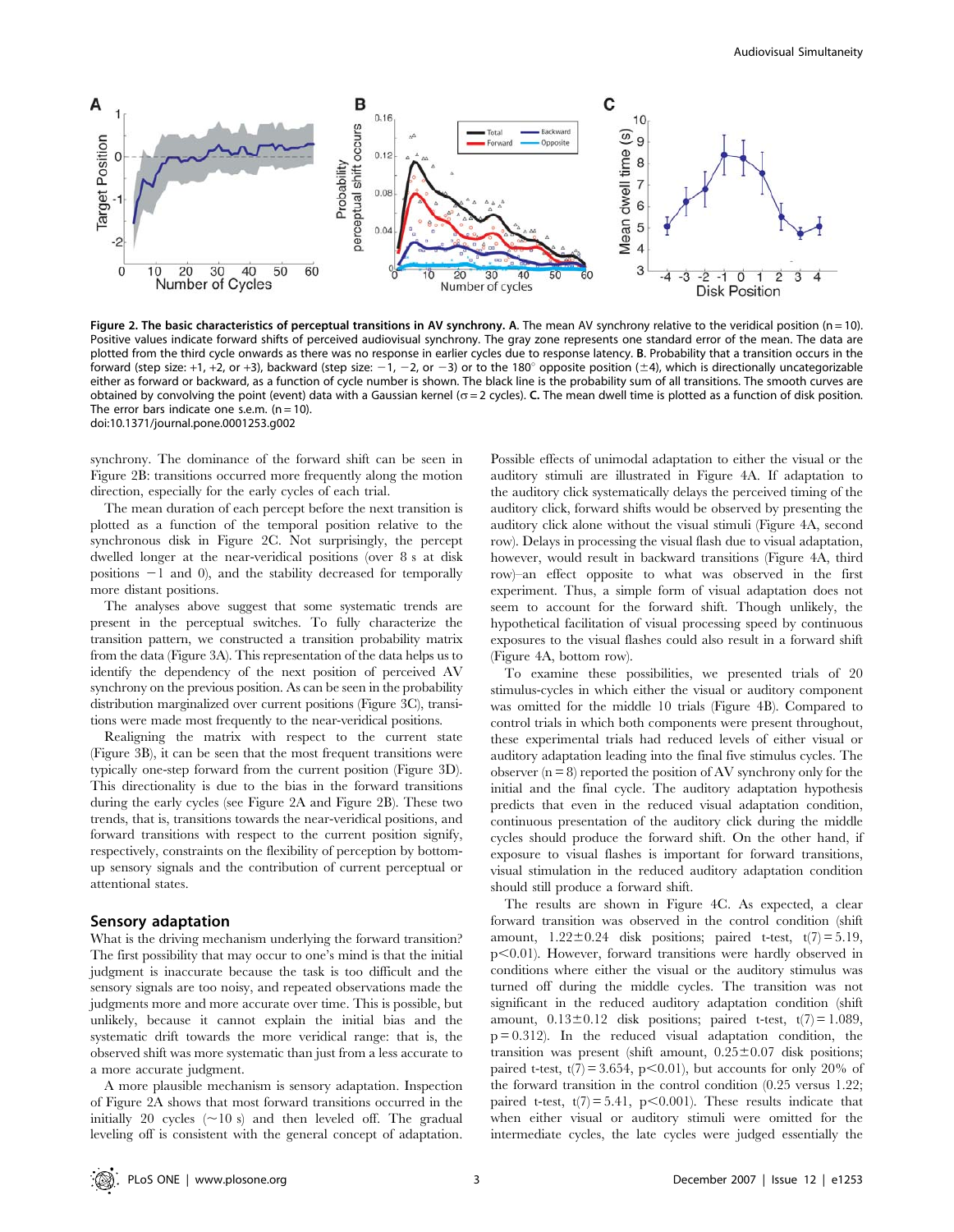

Figure 3. Characteristics of the group transition pattern. A. Transition probabilities are shown for all possible transition combinations. The diagonal elements signifying no perceptual shifts (red crosses) are not shown. B. The same data are represented relative to current position emphasize the directionality of the shifts. C. Transition probability marginalized across all current positions is plotted as a function of the absolute disk position. D. Transition probability marginalized across all current positions is plotted as a function of the relative disk position. doi:10.1371/journal.pone.0001253.g003

same as the initial cycles–almost as if it was a fresh start of the stimulus. Therefore, adaptation to either of the modalities by themselves seems to play little role in producing the forward transition. Moreover, the similarity between the results of the reduced auditory or visual adaptation conditions makes it highly unlikely that the forward shift is merely due to a linear summation of these two adaptations. Thus, it is the simultaneous presentation of both modalities that seems to be critical, and the underlying mechanism should be something other than adaptation within a modality.

## Attentional distraction

The requirement that both audio and visual signals be simultaneously present implies that the forward transition effect is based on a continual process of crossmodal integration. Moreover, the state-transition analysis (Figure 3) showed that the percepts had a path dependency based on the observer's prior internal state. One possibility is that these internal states are mostly under bottom-up control and the transition pattern emerges automatically when observers are exposed to the stimuli. Another possibility is that these internal states reflect the attentional tracking of the simultaneity percept, and thus would be influenced by disruptions in attention. The disruption of forward shifts either by the omission of the visual or the auditory stimulus could be attributed to the fact that in those conditions, the position of current AV synchrony cannot be tracked with attention.

To test for the involvement of attention in the forward transition more directly, we examined whether distracting attention away from the stimuli could disrupt the forward shift. For this, we added a concurrent attentional task during the middle cycles. Observers were asked to count the number of 'X's in a letter stream. On half of the trials, the observers were required to perform this attention task, and on the other half, they were asked to ignore the letter stream.

The results are shown in Figure 5B: When the observers performed the attentional task, the forward transition was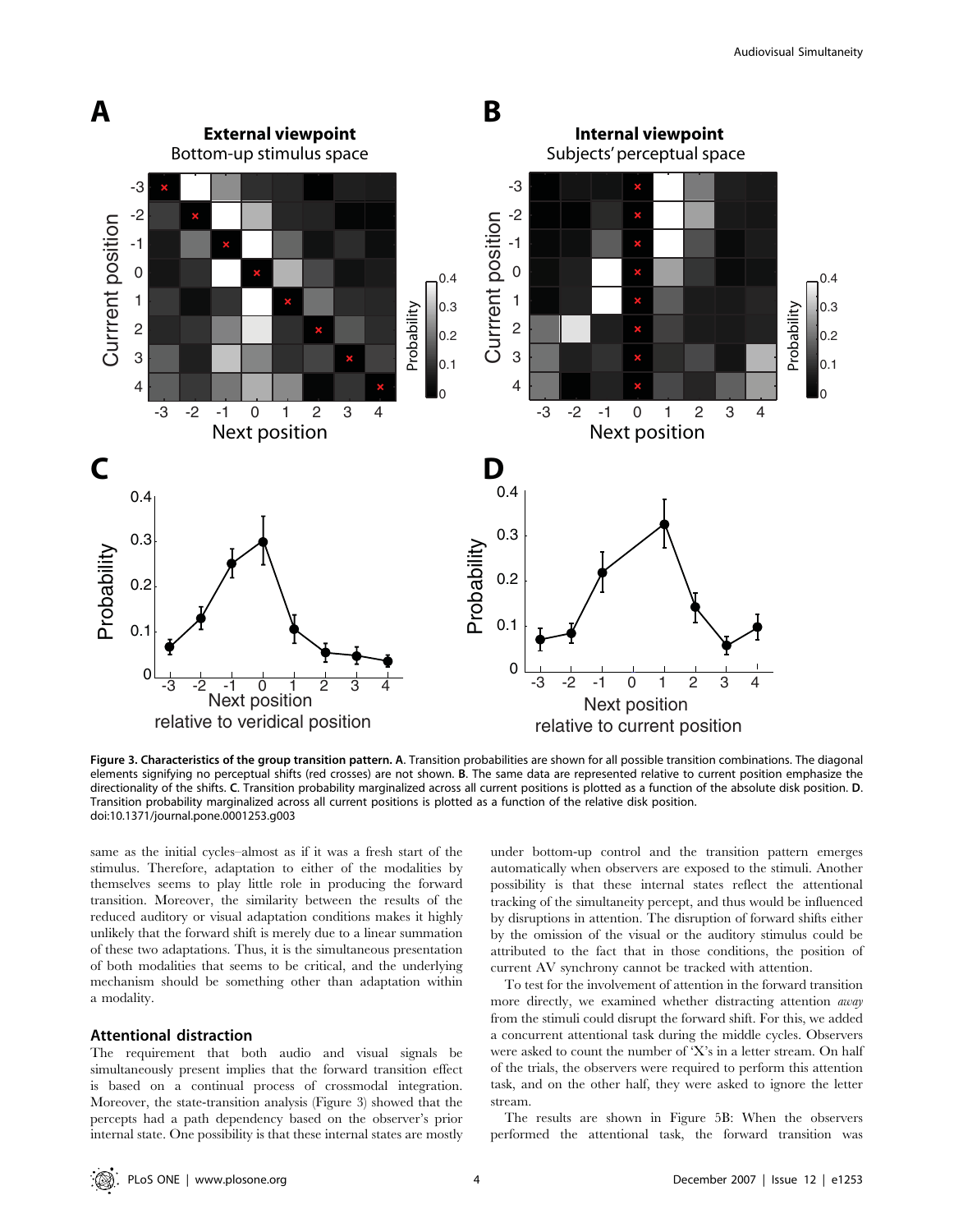

Figure 4. The experiment with a physical disruption of stimulus continuity. A. Hypothetical effects of adaptation are illustrated. Without adaptation, the auditory click is temporally aligned with the visual disk just prior to the veridically synchronous disk (top row). If audiotry adaptation would increase the processing latency for the auditory click, the position of the perceptually synchronous disk would shift forward (second row). Likewise, if adaptation to visual stimuli would increase the latency for vision, the position of the perceptually synchronous disk would shift backward (third row). If continuous presentation of visual disks would result in a shortening of processing latency, the position of the perceptually synchronous disk would shift forward. B. Three experimental conditions are schematically illustrated. In the flash off condition (top), the visual stimulus was turned off during the middle cycles and returned to the screen during the last five cycles. In the sound off condition (middle), the click sound was turned off during the middle cycles. In the control condition (botttom), there was no disruption during the middle cycles. C. The mean synchronous positions for the initial and the final cycles are plotted for each condition. The error bars indicate one s.e.m. ( $n = 6$ ). doi:10.1371/journal.pone.0001253.g004

completely abolished (paired t-test,  $t(5) = 0.474$ ,  $p = 0.656$ ). This is in contrast to the single-task condition in which a significant forward transition was obtained (paired t-test,  $t(5) = 5.772$ ,  $p<0.01$ ). The results indicate that AV synchrony needs to be tracked with attention for the forward transition to occur.

#### Attentional modulation of AV synchrony

While the experiment above suggests some involvement of attention in the forward transition, the exact role it plays in the perception of AV synchrony remains unclear. In light of the known effects of attention on perception, two alternative hypotheses need to be considered. First, attention to a stimulus is known to speed up its processing and render its percept earlier than the percepts of unattended stimuli–a phenomenon known as prior entry [19,28,29]. A hypothesis derived on the basis of prior entry is that attention to a disk presented later than the physically synchronous disk should shift AV synchrony towards a later disk, whereas attention to a disk presented earlier than the synchronous disk should have little effect on the position of AV synchrony or possibly prevent the disk from perceived as synchronous with the auditory click.

An alternative possibility is that attention facilitates the binding between different modalities [30], that is, an attended disk is more preferentially bound to the auditory click. The binding hypothesis predicts that attention to a disk presented later than the physically synchronous disk should delay AV synchrony towards a later disk, whereas attention to a disk presented earlier than the synchronous disk should advance the position of AV synchrony to an earlier disk.

To examine these alternative hypotheses, we tested the effects of attention using three representative attention manipulation methods. First (pop-out experiment), we used a salient, pop-out

stimulus: We presented a red disk at one of the eight locations and green disks at the other locations. This manipulation is expected to attract attention to the pop-out stimulus [31]. Second, we presented a cue (a small white disk lasting 40 ms) at one of the eight positions, just before the first cycle of a trial. This type of spatial cuing is known to grab attention [32]. Third, we manipulated the observers' overt attention, that is, we had the observers fixate directly on one of the disk locations [33]. In all three experiments, the relative positions of the attended target disk and the disk physically synchronous with the click were randomized across trials. Observers  $(n=6)$  had to report the location of AV synchrony after five cycles of viewing.

The results are shown in Figure 6. In all three experiments, perceived AV synchrony was systematically biased towards the position of the attended disk (repeated measures ANOVAs: popout,  $F(5,35) = 5.00$ ,  $p < 0.01$ ; cueing,  $F(5,35) = 27.60$ ,  $p < 0.001$ ; fixation,  $F(5,35) = 18.97$ ,  $p < 0.001$ ). When attention was directed to a disk presented earlier than the click, perceived AV synchrony was shifted to an earlier position. On the other hand, when attention was directed to a disk later than the click, perceived AV synchrony was shifted to a later position. In other words, AV synchrony was attracted towards the attended position. However, the effects of this attentional attraction were limited to the conditions in which attention was directed relatively close  $(<100$  ms) to the physically synchronous disk.

One concern regarding the effect of attention is that observers reported the attended position when they were uncertain about the target position. Such a response bias might contribute to the attraction of AV synchrony towards attended position. One reason why we believe that the attraction effect is not simply due to the response bias is that the attraction was observed only in the cases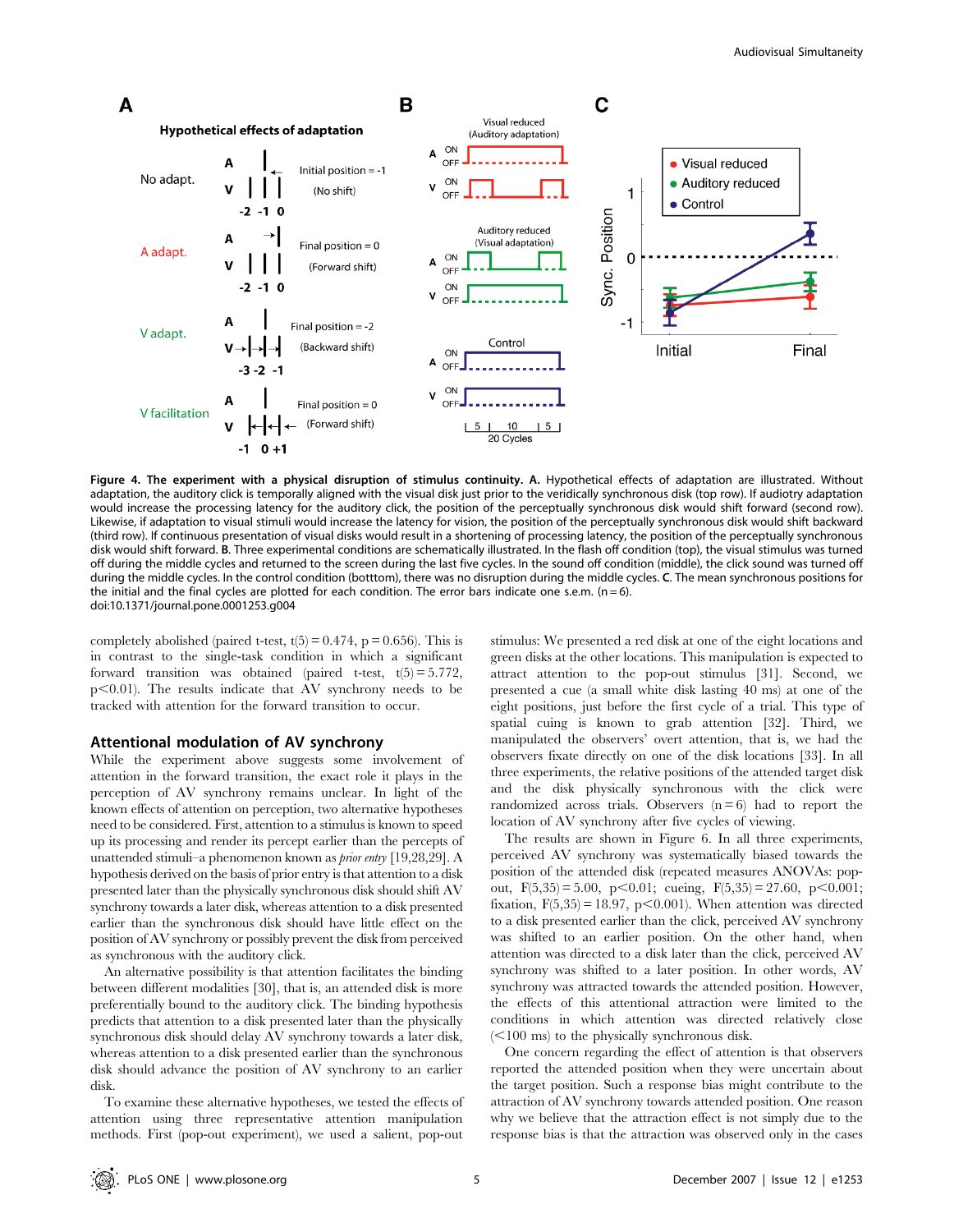

Figure 5. Attentional distraction experiment. A. A trial consisted of 20 cycles, and the letter stream was presented during the middle ten trials. The observers were asked to report the position of the position of perceptually synchronous disk for the initial five and the final five cycles. B. The perceptually synchronous positions for the initial and final cycles are plotted separately for the dual-task condition (open red circles) and for the single-task condition (solid blue circles). The error bars indicate one SEM  $(n=6)$ . doi:10.1371/journal.pone.0001253.g005

where attention was directed to a disk near the veridically synchronous disk. If response bias was the only cause of the attraction effect, then attraction should have occurred regardless of the attended position relative to the veridically synchronous disk. However, this was not the case. In addition, in most conditions, the response was not peaked at the attended location, but a location between the veridical position and the attended location. This suggests that the attraction effect was a result of the interaction between low-level sensory signals and attention.

These results show that attention can both advance and delay the perceived timing of the attended visual stimulus relative to the timing of the sound. This argues against the idea that perceived AV synchrony was modulated by a simple facilitation of the processing speed for attended visual stimuli. Instead, the results support the hypothesis that attention facilitates the binding of a sound to the attended visual event regardless of its timing relative to that of the sounds.

The above results showing attraction of AV synchrony towards the locus of attention offers insights into the mechanisms underlying the forward transition. The forward shift can be accounted for by a combination of the attentional attraction effect

and a tendency for observers' attention to be dragged forward in the direction of the visual motion. Visual motion would bias attention toward a slightly forward position from the currently attended, synchronous position [34], and thus one's percept of AV synchrony would more likely be pulled forward, and not backward, in the direction of motion. Once AV synchrony shifts to a new position, attention would also shift to that location with an additional bias in the forward direction. This recurring cycle of shifts in AV synchrony and attentional re-focusing can account for the dominance of the forward shift. The occasional backward transitions may occur when the current position of AV synchrony deviates from the near-veridical positions.

### **DISCUSSION**

In this study, we reported a novel crossmodal illusion whereby the perception of AV synchrony fluctuates between different temporal positions. Perceptual alternations in multistable stimuli have been widely used in visual neurosciences to investigate the neural correlates of subjective perception under the presentation of a constant stimulus [21]. The multi-sensory display reported here can be used in a similar fashion to dissociate perceptual from stimulus-driven factors when one searches for the neural correlates of crossmodal temporal binding.

Our analyses revealed systematic transition patterns such as the cumulative forward shifts and the perceptual stability of each position of AV synchrony  $(>5 \text{ s}; \text{ see Figure 2C})$ . These patterns would not have been found if transitions were caused merely by random fluctuations in bottom-up signals. Rather, these systematic patterns indicate a dependency of subsequent perceptual state on the present perceptual/attentional state. The dominance of forward transitions over the entire period of a trial (Figure 2A and Figure 2B) can be taken as a signature of attentional involvement in the perceptual transitions of AV synchrony.

Perceptual binding across modalities seems to influence perceived timing: when visual and auditory stimuli are bound as a single event, their perceived timing is modulated to become simultaneous. In our experiments, the perceived timing of a disk relative to the timing of the click could both be advanced and delayed depending on where attention was directed. This finding defies a simple explanation based on facilitation of processing speed. Instead, it is better explained by the idea that attention facilitates the binding of the attended disk to the click and thus the point of perceptual simultaneity is attracted towards the attended stimulus. The importance of cross-modal binding in perceived timing has been suggested in earlier studies. A phenomenon relevant to the present study is temporal ventriloquism in which the perceived timing of a visual stimulus is typically attracted to that of the sound that the visual stimulus is bound with [35–36]. Another example is a spatial congruency effect: when a pair of AV stimuli come from the same spatial location, they are more likely to be judged as simultaneous than when they come from different locations [20]. These examples, among others, support the idea that when attention binds auditory and visual stimuli as originating from a common event, their relative timing is perceived as simultaneous.

At present, it is unclear what kind of mechanism underlies the attentional facilitation of audiovisual temporal matching. One possibility is that attention expands the temporal window of visual events [37,38], as it does for perceived durations [39]. This might in turn increase the chance that the signals of attended visual stimuli temporally overlap with the auditory signals.

Inasmuch as this phenomenon involves spontaneous alternations between a number of mutually exclusive perceptual states, it resembles the class of multistable stimuli widely used in studies of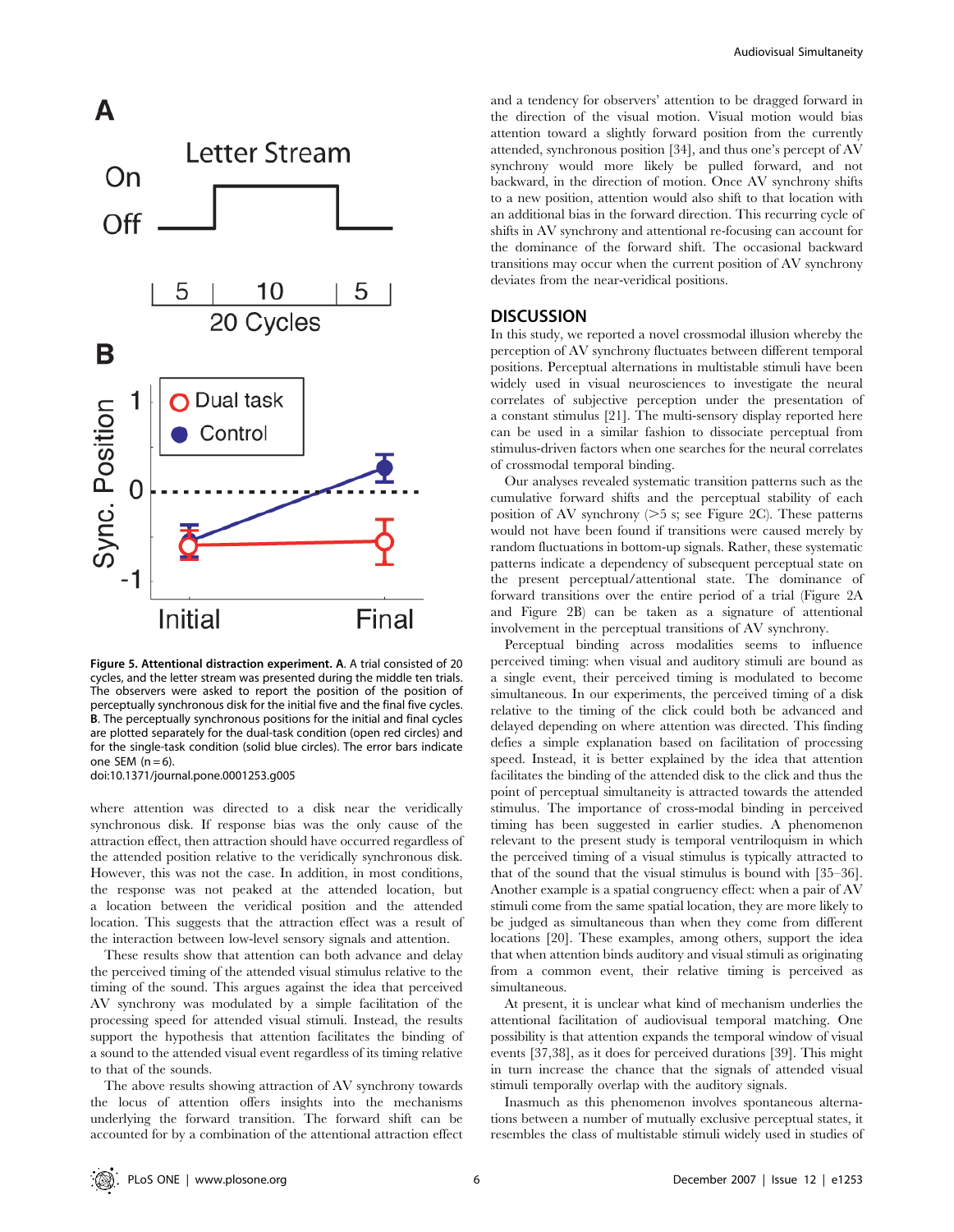

Figure 6. Results of the attentional manipulation experiments. (A–C) The mean PSP is plotted as a function of attended position for the pop-out (A), cueing (B) and fixation (C) experiments. The left most data points are the results of the control conditions in which no attentional manipulations were made. In all attentional manipulations, the position of a perceptually sycnhronous disk was most shifted in the forward direction and reached close to the veridical position when observers attended to the disk that occurred one disk later than the veridically synchronous disk. Error bars indicate one s.e.m.  $(n = 6)$ . doi:10.1371/journal.pone.0001253.g006

visual perception [21], and might prove similarly useful for dissociating subjective report from physical stimulus input. However, it remains an open question whether the illusion reported here shares common mechanisms with classical rivalry stimuli such as binocular rivalry and moving plaids [40] as well as auditory bistable stimuli [41].

In summary, our present multistable illusion demonstrates that perception of simultaneity has a flexible nature, and is highly susceptible to attentional modulation. Moreover, our findings suggest that the perception of AV synchrony is not simply determined by the processing latency for each modality alone, but is constructed based upon perceptual binding of multisensory information as a common event. How exactly feature binding occurs across sensory modalities is a challenging problem, but the multistable stimuli reported in our present study may provide both an insight, and a paradigm for further studies into this issue.

#### MATERIALS AND METHODS

#### Apparatus

The stimuli were generated on a G4 Macintosh computer and presented on a 22-inch CRT monitor (LaCie Blue Electron). The stimuli were viewed at a distance of 57 cm and head movements were restrained using a chinrest. The resolution of the monitor was 1024 by 768 pixels, and the refresh rate was 75 Hz. The auditory stimuli were presented through headphones (MDR-CD270, Sony Inc., Japan). The simultaneity of auditory and visual stimuli was assessed with a digital oscilloscope (Tektroniks TDS 210) and was accurate and stable over time.

#### Continuous tracking

Ten observers (nine naïve observers and one of the authors, RK) participated. A white disk on a black background revolved about the fixation. The radius of the disks was 0.78 deg and the disks were presented at an eccentricity of 5.86 deg. The movement of the disk was a discrete apparent motion consisting of a sequential presentation of a disk at eight positions. Each disk was presented for 53.3 ms and there was a blank interval of 13.3 ms before the onset of the next disk (See, Figure 1a). The initial position of the disk was randomly chosen from the eight positions and the direction was randomly chosen from either clockwise or counterclockwise. In each cycle, the onset of the 4th or 5th disk position from the initial disk position of a trial was accompanied by a click sound (approximately 70dB SPL). A new click sound was generated for each trial by assigning each sound frame a value randomly sampled from zero-centered Gaussian distribution with a sigma being half of the maximum intensity. The duration of the sound was 1 ms.

The factors defining a trial were counterbalanced within observer, resulting in a total number of 32 trials/observer  $(=8)$ [initial positions] $\times$ 2 [sound locations] $\times$ 2 [directions of rotation]). In a single trial, the stimulus sweep was repeated for 60 cycles. The task was to report the position of the synchronous disk continuously throughout the trial by pressing a key corresponding to the location. From the ten observers, we obtained the data of a total of 19200 cycles.

Unimodal adaptation experiments: The parameters for the stimuli were identical to the experiment above, but only 20 cycles were presented in a trial. The observers were asked to report the initial and final positions of the disk, which was perceived as synchronous with the click. For each observer, the initial and final estimates were calculated as the circular mean of the reported positions. In the reduced auditory adaptation condition, the click was not presented during the middle 10 cycles, and in the reduced visual adaptation condition, no visual stimulus but the fixation marker was shown during the middle 10 cycles. Eight observers including one of the authors (RK) participated. Each observer completed a total of 96 trials ( $= 8$  [initial positions] $\times 2$  [sound locations] $\times$ 2 [directions of rotation] $\times$ 3 [conditions]).

Attentional distraction experiment: For the dual task experiment, a letter stream was presented during the middle 10 cycles. The letters were presented in Helvetica font and their size was  $1.0 \times 1.2$  on average. Each letter was presented for 120 ms. The observers were asked to report the number of occurrences of the